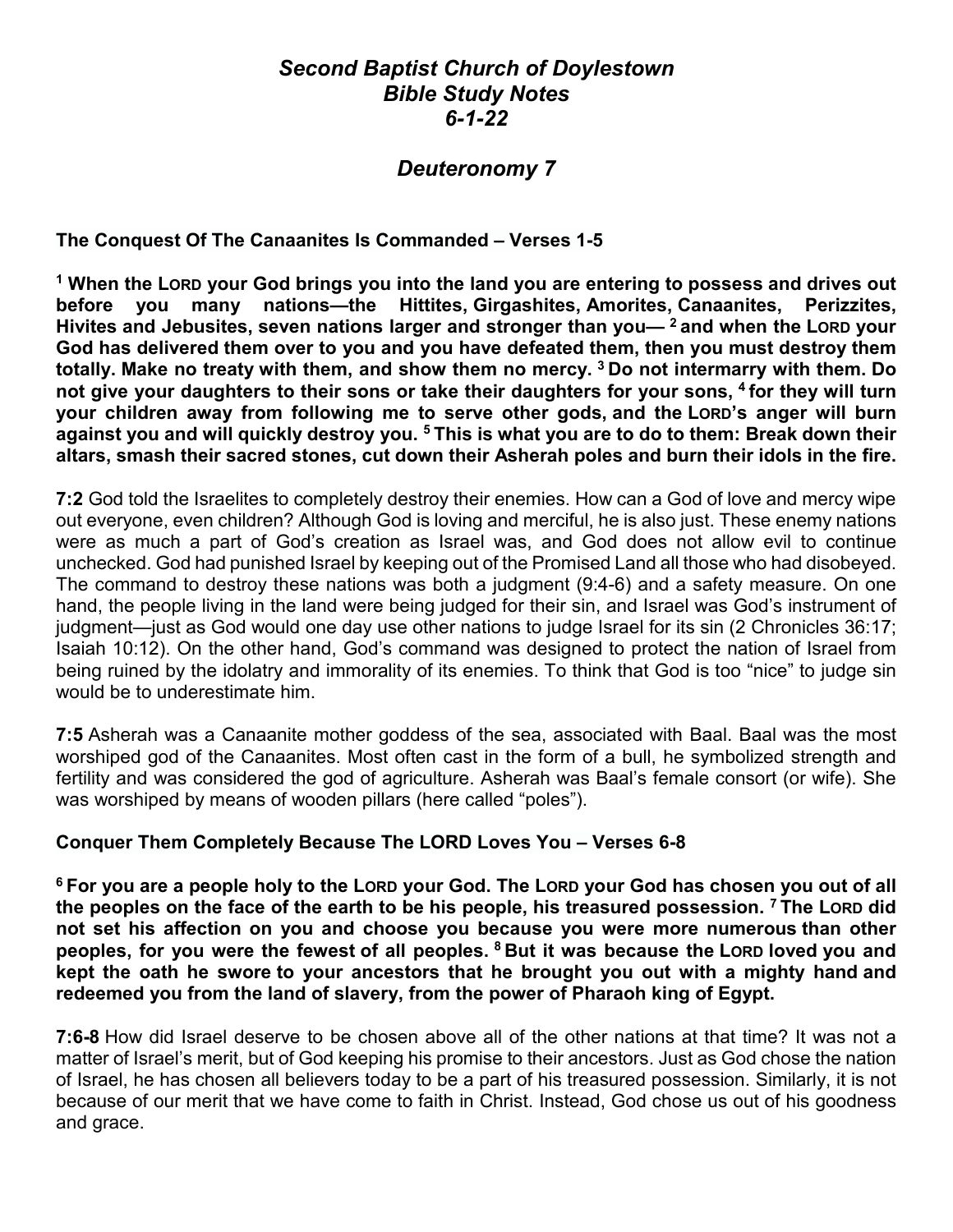#### **Conquer Them Completely Because You Serve A God Of Justice – Verses 9-11**

**<sup>9</sup> Know therefore that the LORD your God is God; he is the faithful God, keeping his covenant of love to a thousand generations of those who love him and keep his commandments. <sup>10</sup> But those who hate him he will repay to their face by destruction; he will not be slow to repay to their face those who hate him. <sup>11</sup> Therefore, take care to follow the commands, decrees and laws I give you today.**

**7:9** It is true that the punishment for certain sins may have repercussions to the third and fourth generation (Exodus 20:5-6), yet the Lord keeps His covenant promises for "a thousand generations" to those who "keep his commandments" (Neh. 1:5; Dan. 9:4). By passing one's faith to one's children and their children, a person can impact the world beyond his or her years. The people are warned against rebellion and unfaithfulness. God is faithful and just. He blesses the person who keeps His commandments. He blesses their children, and grandchildren to a thousand generations.

**7:10** He repays those who hate Him to their face: Over many generations the Canaanites had demonstrated their hatred for God, Now, using Israel as His instrument, God will repay them with judgment.

#### **Abundant Blessings For Obedience – Verses 12-16**

**<sup>12</sup> If you pay attention to these laws and are careful to follow them, then the LORD your God will keep his covenant of love with you, as he swore to your ancestors. <sup>13</sup> He will love you and bless you and increase your numbers. He will bless the fruit of your womb, the crops of your land your grain, new wine and olive oil—the calves of your herds and the lambs of your flocks in the land he swore to your ancestors to give you. <sup>14</sup> You will be blessed more than any other people; none of your men or women will be childless, nor will any of your livestock be without young. <sup>15</sup> The LORD will keep you free from every disease. He will not inflict on you the horrible diseases you knew in Egypt, but he will inflict them on all who hate you. <sup>16</sup> You must destroy all the peoples the LORD your God gives over to you. Do not look on them with pity and do not serve their gods, for that will be a snare to you.**

**7:12** "The LORD thy God shall keep unto thee the covenant" If Israel was obedient to the Lord, they would experience His covenantal mercy. However, the people could forfeit the blessings of the covenant through their own disobedience. Moses reminds them also that God will bless them abundantly, if they keep His commandments. There were blessings promised for obedience, and a cursing for those who would not obey. God always does exactly what He says. What He promises, He will do. He is a merciful God.

**7:13** "Corn … wine … oil": These were the 3 principal food products of Palestine. "Corn" (grain), included wheat and barley. "New wine" was the grape juice as it came from the presses. The "oil" was the olive oil used in cooking and in the lamps. This is a list of some of the blessings that would come upon them, if they kept their covenant with God. Hebrews considered children as a special blessing from God. They were blessed with big families, plenty of food, and an abundance of cattle and sheep. They would have need for nothing.

**7:15** "The evil diseases of Egypt": Some virulent and malignant diseases such as elephantiasis, ophthalmia, and dysentery were common in Egypt. Some diseases are caused from sin. The worldly diseases of our day are like A.I.D.S. Sinful acts sometimes cause disease. Sexually transmitted diseases are a good example of that. Not all diseases are sin. We know that, by the blind man that